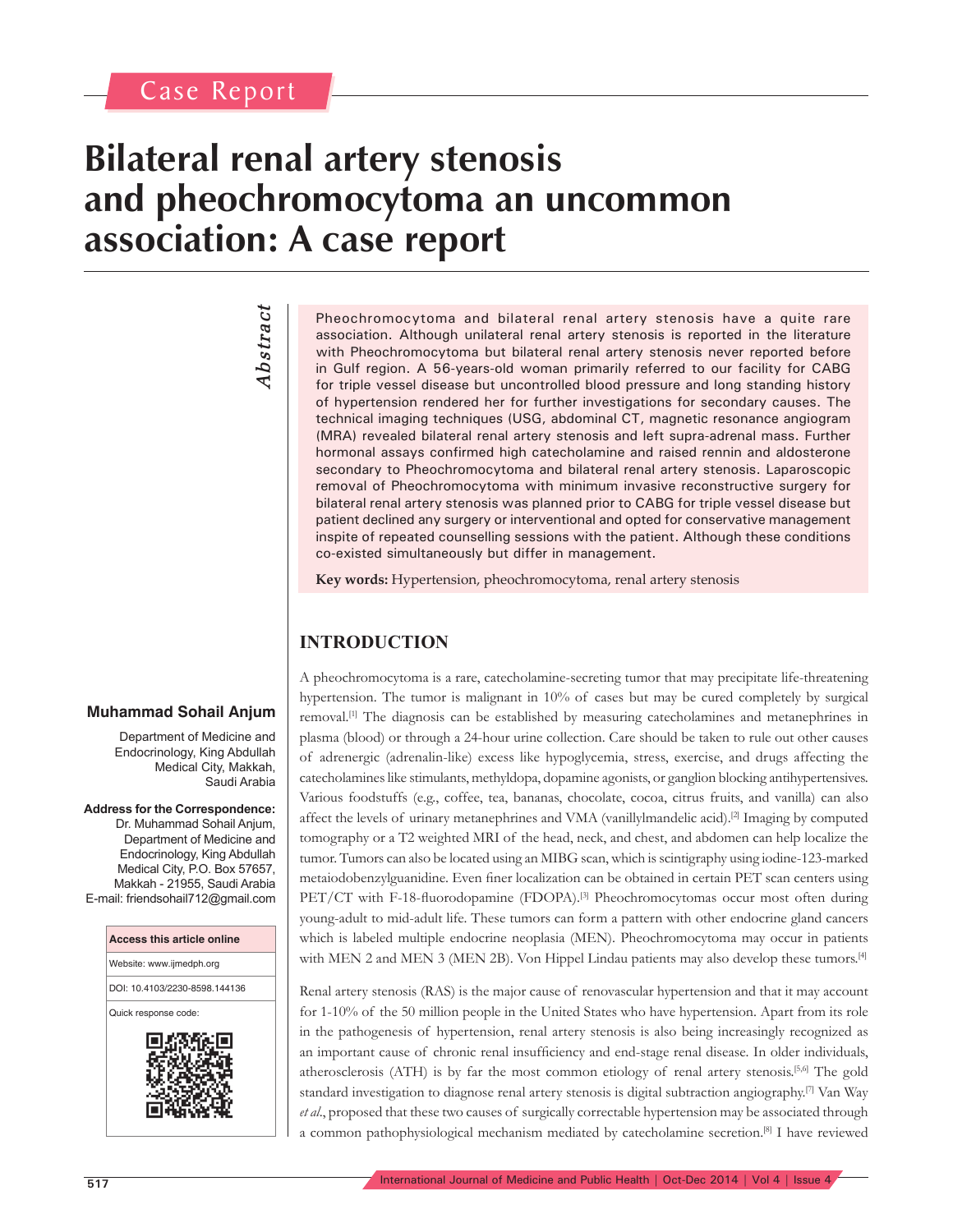the literature to find a relationship between these two etiologies as a cause of hypetension.To the best of my knowledge, bilateral renal artery stenosis and pheochromocytoma with background history of bronchial asthma, hypothyroidism and triple vessel disease never reported before in Gulf region.

#### **CASE REPORT**

A 56-year-old Saudi female referred from Al-Noor hospital to our hospital (King Abdullah Medical City, Makkah, Saudi Arabia) for CABG for triple vessel disease. She gave a history of headache, sweating, anxiety, dizziness, nausea, palpitation and severe hypertension. She has a history of bronchial asthma, hypothyroidism, diabetes mellitus and labeled as resistant essential hypertension since 25 years. Her work up for secondary hypertension was planned inspite of four different antihypertensive groups, her blood pressure was uncontrolled and secondly, she has hypertension at quite young age. Doppler ultrasound of renal arteries suggested bilateral renal artery stenosis which confirmed by MRA of renal arteries. MRI abdomen revealed left supra-adrenal mass about 2 cm [Figure 1a and b]. Work up for Cushing, Conn's and Pheochromocytoma was done which revealed raised catecholamines in the serum, raised plasma renin and mild raised serum and urinary cortisol. Low dose dexamethasone test suppressed the serum cortisol making it pseudo-cushingoids due to obesity.

Bilateral renal reconstructing surgery with laparoscopic adrenalectomy planned prior to CABG but patient declined the idea for surgery or minimum invasive procedure due to pre-operative high risk assessment and adopted conservative management for her condition.

#### **DISCUSSION**

Pheochromocytomas have been described to be associated with rare vascular abnormalities, most common of them being renal artery stenosis.[9] Surgical resection of the tumor is the treatment of choice and usually cures the hypertension. Careful preoperative treatment with alpha and beta blockers is required to control blood pressure and prevent intraoperative hypertensive crises.[10] However, even Pheochromocytoma without renal artery stenosis can be accompanied by elevated plasma renin activity that may be induced by direct stimulator effect of catecholamines on renin release and can lead to secondary hyperaldosteronism. Other factors contributing to hyperreninemia are decreased plasma volume, salt restriction and diuretic usage for control of hypertension.[11]

Surgical resection of the tumor is either by open laparotomy or else laparoscopy.[12] Given the complexity of perioperative management, and the potential for catastrophic intra and postoperative complications, such surgery should be performed only at centers experienced in the management of this disorder. In addition to the surgical expertise that such centers can provide, they will also have the necessary endocrine and anesthesia resources. It may also be



**Figures 1a and b:** CT angiography of the renal arteries revealed Short segment of narrowing is seen at the origin of both renal arteries more prominent on the left side. Diffuse atherosclerotic changes are seen involving the abdominal aorta. The remaining of the scanned vessels are patent. Small well-defined lesion is seen involving the left suprarenal gland. It measured about  $2 \times 1.5$  cm<sup>2</sup>

necessary to carry out adrenalectomy, a complete surgical removal of the affected adrenal gland(s). Either surgical option requires prior treatment with the non-specific and irreversible alpha adrenoceptor blocker Phenoxybenzamine or a short acting alpha antagonist (e.g., prazosin, terazosin, or doxazosin).[13]

High catecholamine level can cause direct myocardial damage with focal degeneration and contraction band necrosis of the myocytes, monocytic infiltration, medial thickening of small and medium size coronary arteries and interstitial fibrosis. The clinical picture of catecholamine myocarditis is common in autopsies studies of patients died from pheochromocytoma as well as those died from the stress of physical assault.<sup>[14-16]</sup> Minimally invasive techniques are being increasingly used for resection of adrenal tumors and to treat renal artery lesions. Laparoscopic adrenalectomy is performed by either the transperitoneal or retroperitoneal approach.[17] Similarly, percutaneous balloon angioplasty has come to be the first line of treatment for the majority of cases of renal artery stenosis.[18]

A high index of suspicion is necessary to enable both entities to be diagnosed preoperatively and allow proper planning for surgical therapy. Incomplete diagnosis and subsequent treatment may lead to persistent hypertension post-operatively. So, I recommend careful and thorough work up for secondary hypertension with keeping a possibility of dual etiology in mind before proceeding to any final decision for any intervention.